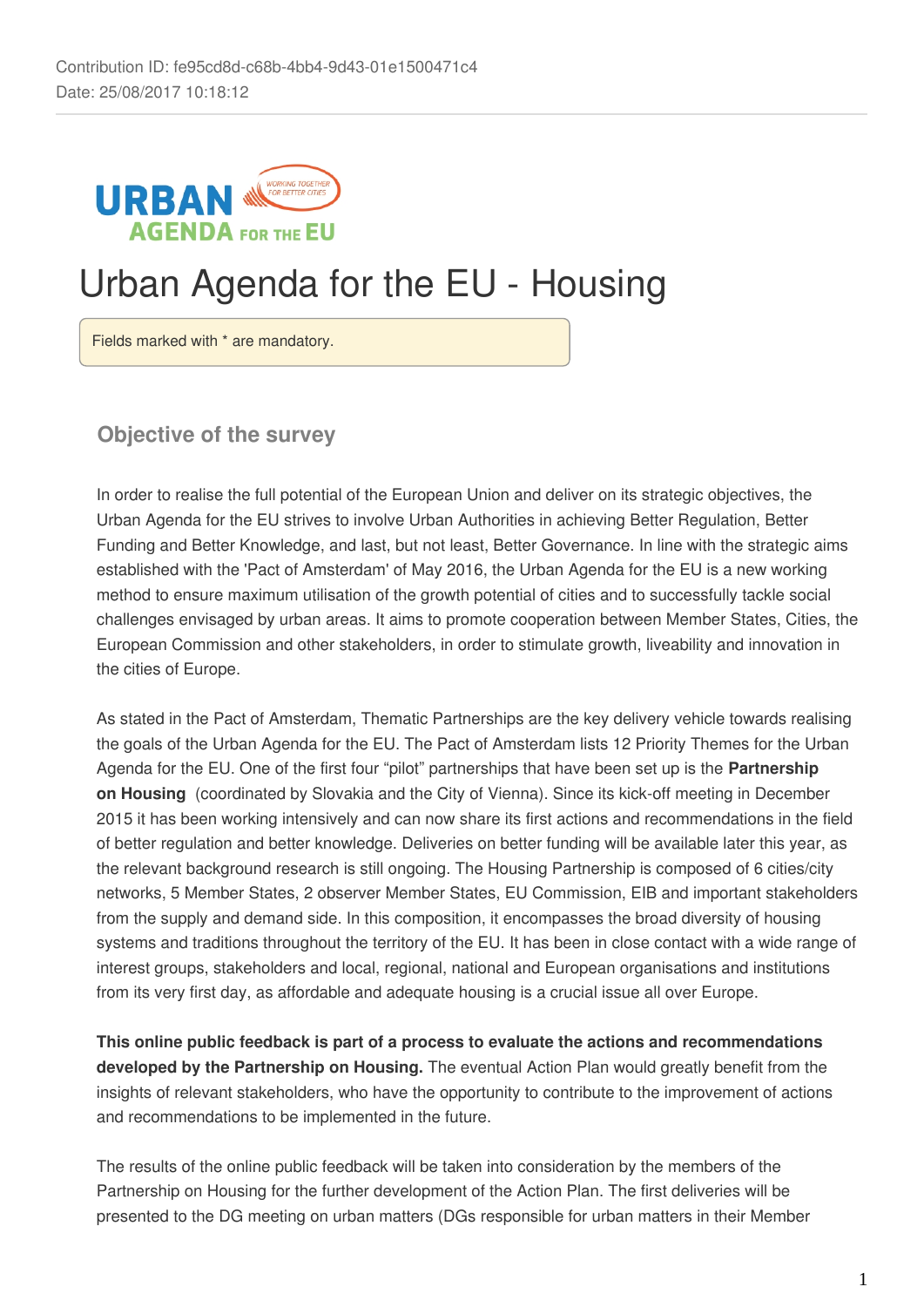**The individual contributions to this public feedback will not be published on the Internet. At the beginning of the questionnaire, you will be able to choose between providing your personal details or submitting your contribution anonymously.**

#### **THANK YOU IN ADVANCE FOR YOUR COLLABORATION!**

# **Target group(s)**

Contributions are sought from individuals and national authorities, intergovernmental and nongovernmental organisations, social partners, social enterprises, NGOs and civil society, private and public housing associations, cooperatives and tenants´ organisations, academic institutions, financial institutions, international organisations, EU Institutions and Agencies, based in EU Member States or third Countries.

# **Period of the online public consultation**

From 17/07/2017 to 25/08/2017

# **How to submit your contribution**

You can contribute to this online public feedback by filling out the online questionnaire, available hereafter. You may find it useful to refer to the background documents which are published alongside this consultation.

**Individual contributions to this public feedback will not be published on the Internet.** Answers to the online questionnaire will be taken into account by the Partnership as input to a revised version of the Action Plan.

**Replies may preferably be submitted in English.**

**Reference documents and websites** 

- 1. [Background Paper to the Public Feedback on Housing](https://ec.europa.eu/futurium/en/housing/background-paper-public-feedback)
- 2. [Pact of Amsterdam](https://ec.europa.eu/futurium/en/content/pact-amsterdam)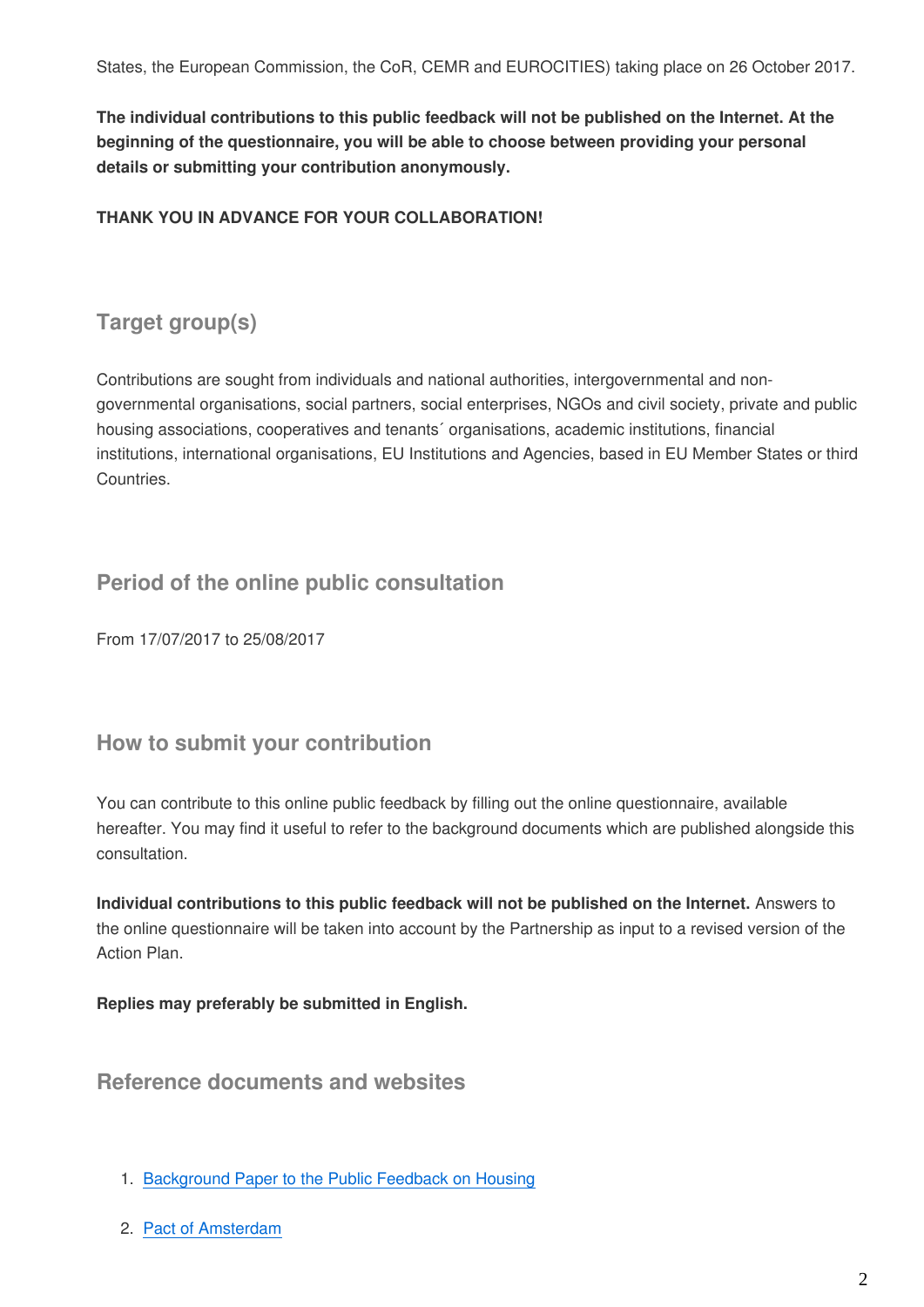3. [Futurium – section dedicated to the Partnership on Housing](https://ec.europa.eu/futurium/en/housing)

# **Disclaimer**

The information and views contained in the contributions published are those of the authors and do not reflect the official opinion of the European Commission. The Commission does not guarantee the accuracy of the information contained therein. Neither the Commission nor any person acting on the Commission's behalf may be held responsible for the content and the use which may be made of the information contained therein.

# **Contact details**

Secretariat of the Urban Agenda, Communication team E-mail: UA.communication@ecorys.com

- **\*** 1. Are you responding as an individual:
	- Yes
	- <sup>O</sup>No

**\*** 1.a. Are you a public, private or non-governmental organisation?

- **O** Public
- **Private**
- C NGO

#### Specify level:

- $\odot$  FU
- National
- C Regional
- C Local
- **O** International
- O Other
- **\*** 1.b. In which country is your organisation based?
	- **C** Austria
	- **Belgium**
	- **Bulgaria**
	- Croatia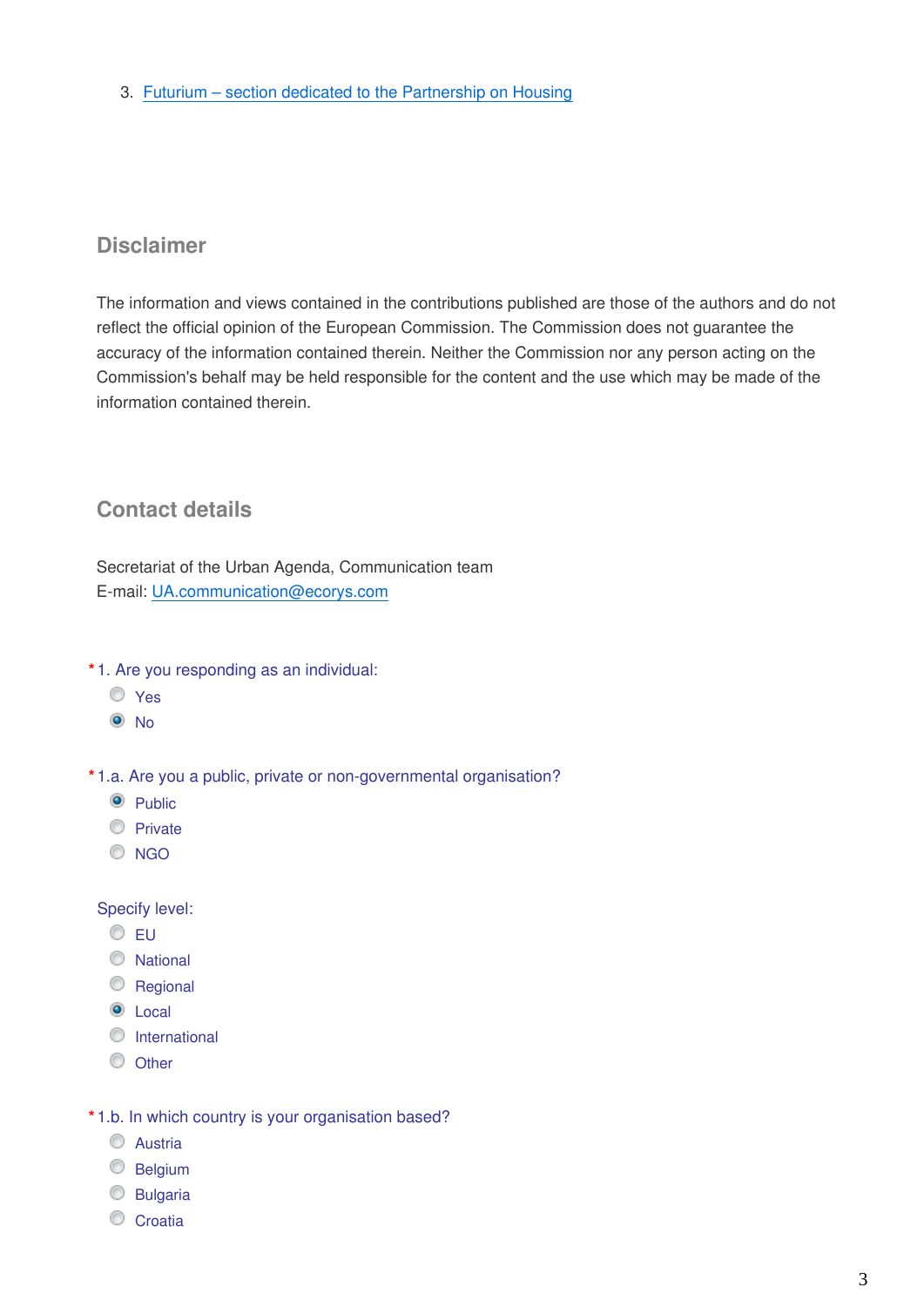- Cyprus
- Czech Republic
- **O** Denmark
- C Estonia
- **Einland**
- **C** France
- **Germany**
- C Greece
- **EXT** Hungary
- **O** Ireland
- $\circ$  Italy
- **C** Latvia
- **C** Lithuania
- **C** Luxembourg
- **O** Malta
- **Netherlands**
- Poland
- **Portugal**
- C Romania
- **Slovak Republic**
- **Slovenia**
- Spain
- **Sweden**
- United Kingdom
- © Other

2. Name, surname and position of the respondent (this information will be kept strictly confidential)

*1000 character(s) maximum*

```
Maximilian Klein, Deputy Head of Office
```
3. Name of the institution (if applicable - this information will be kept strictly confidential)

*1000 character(s) maximum*

Joined european offices of the local authorities of Bavaria, Baden-Württemberg and Saxony

#### 4. Email ((this information will be kept strictly confidential)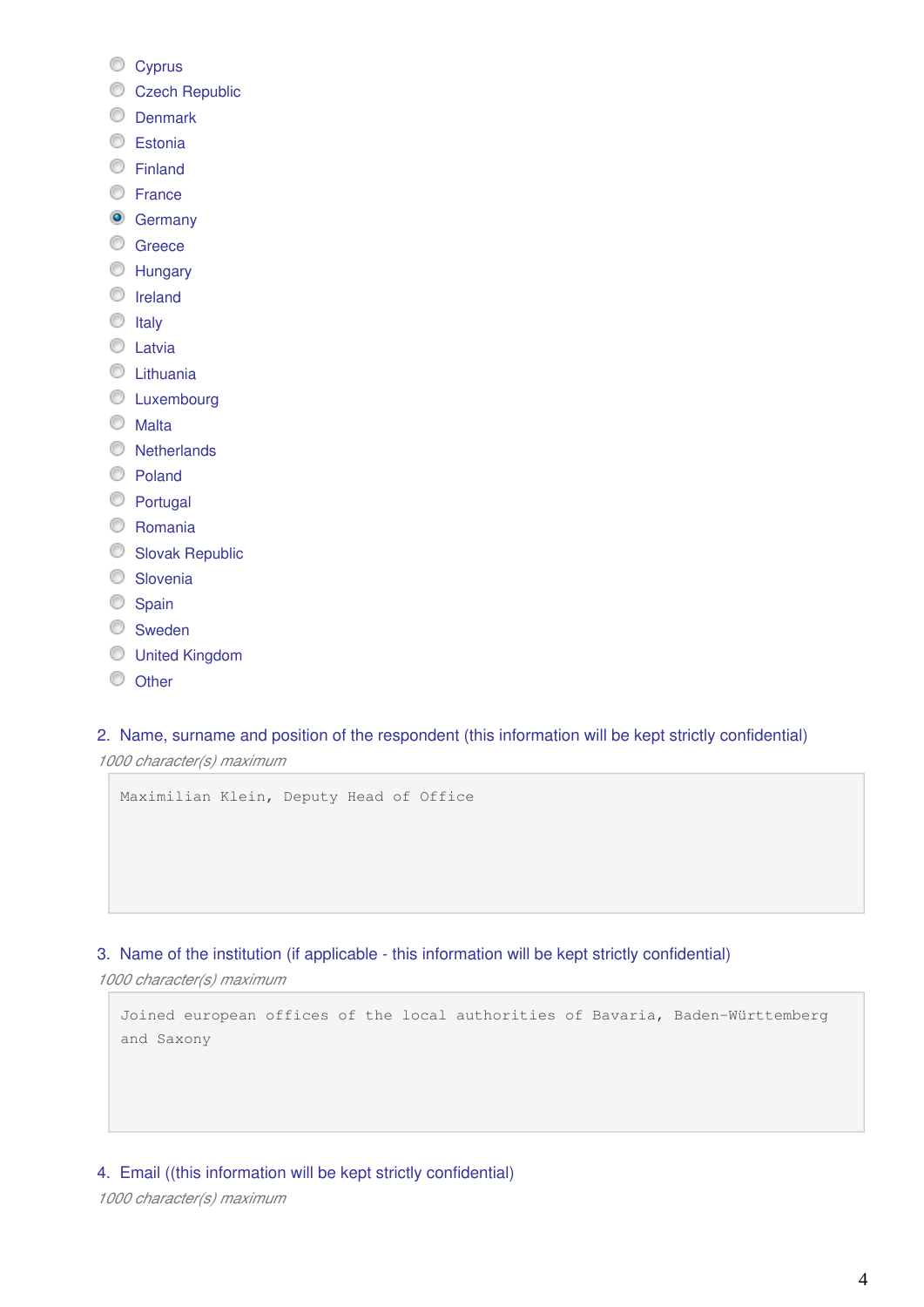# [THEME 1 : Better Regulation](https://ec.europa.eu/futurium/en/housing/background-paper-public-feedback#Better%20Regulation)

#### **Description**

This theme focuses on the effects of EU regulations in supporting public investments in affordable housing. Many cities are facing population growth creating even more pressure on the housing market, and a lack of affordable housing for broad parts of their populations at the same time. Developments in recent years in Europe including the uncertainty and instability of the finance framework and the lack of legal clarity have led to an alarming decline in investment at a local level. In order to address all these challenges national and local authorities must be brought into a position to adopt supportive housing policies in order to create the right conditions and incentives for investment in social and affordable housing.

#### **[ACTION N° 1 – Guidance on EU regulation and public support for housing](https://ec.europa.eu/futurium/en/housing/background-paper-public-feedback#Action%201)**

#### **Presentation of the theme:**

Evidence from a wide range of cities and Member States shows that there is an urgent need for a clarification on the effects of EU regulations including state aid rules to state support available for affordable and social housing in general and multi-level apartment buildings in particular in order to deblock investment potential, especially on local level. In this context, the acceptance of sustainable goals like social mix and social cohesion as valid public policy objectives for which State aid may be granted shall be explored.

1. On a scale from 1 to 5 (with 1 being the weakest and 5 the strongest), to what extent do you find this issue crucial and why?

|                                                  | ı –<br>Weakest | $2 -$<br>Weak | 3-<br>Regular | 4-<br>Strong | 5-<br>Strongest | /A |
|--------------------------------------------------|----------------|---------------|---------------|--------------|-----------------|----|
| * To what extent you find this issue<br>crucial? | O              | w             |               |              |                 |    |

#### 1.a. Please justify briefly your scoring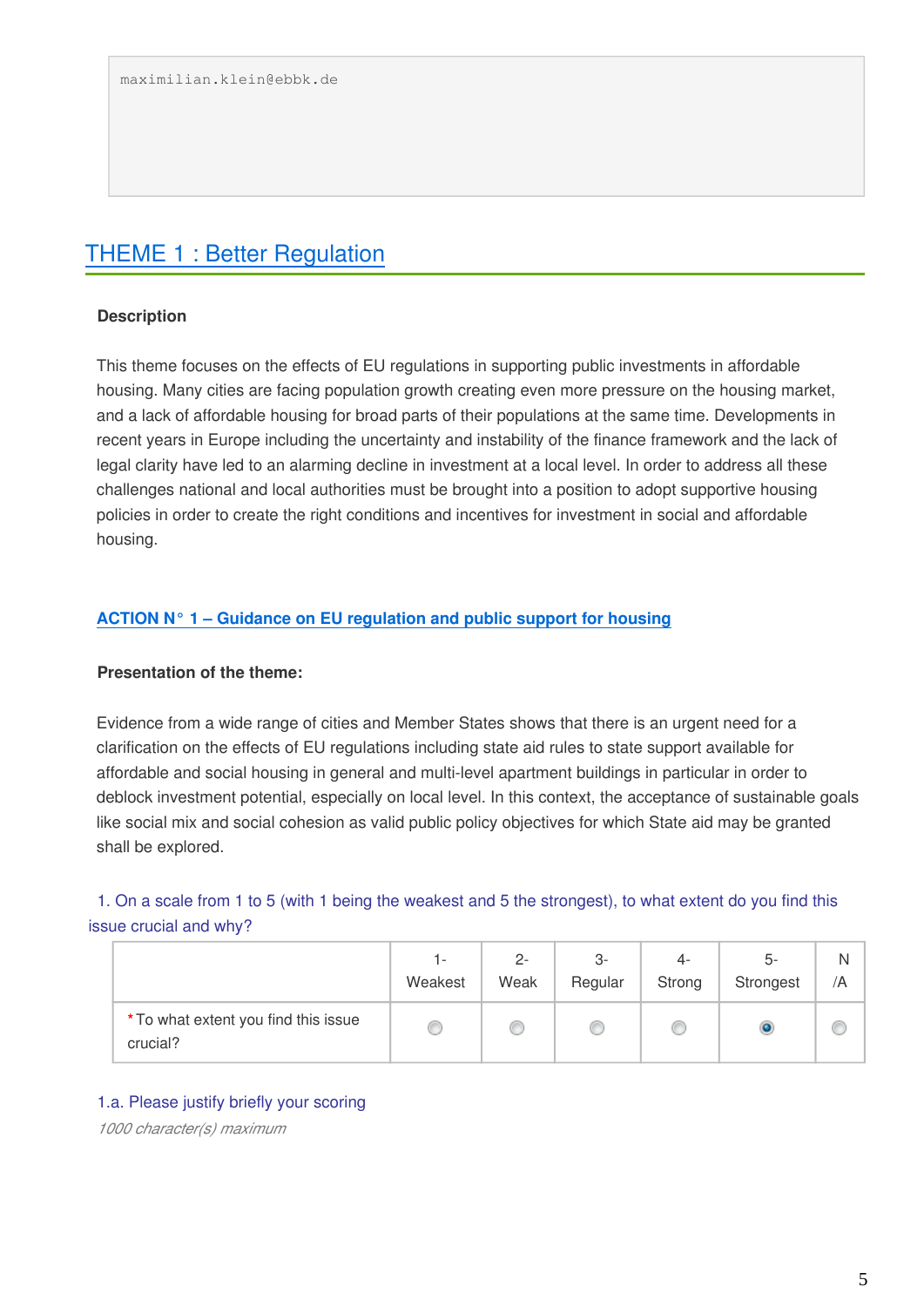Social mix and social cohesion are important aspects for the acceptance of social housing. A social balance in the districts needs to be obtained to avoid the drifting apart of the urban society.

#### **Guidance Paper on EU regulations and public support for housing**

The action is the delivery of a guidance paper on EU regulations and public support for affordable housing. It is expected to contribute to better knowledge at all levels on the application of EU regulations on public support measures for the provision of social and affordable housing. It may help to develop different perspectives regarding the application and interpretation of the regulations and lead to improvement of the current legislation, thus allowing for deblocking investment potential and contributing to more social cohesion, social mix and giving positive impulses to the urban economy.

**\*** 2. Based on your experience, do you believe that this action would contribute to addressing the above mentioned bottlenecks?

- **O** Mostly Yes
- **Partially Yes**
- $\odot$  No
- $\bigcirc$  I don't know

#### 2.a. Please justify briefly your choice

*1000 character(s) maximum*

A guidance paper is probably suitable to show the legal framework. Nonetheless it is more important how these advices are implemented in practice. The paper may also encourage a continuous exchange between the different levels of government during the legislative process.

**\*** 3. According to your experience, do you believe that the bottleneck presented above could be better tackled through other action(s)?

- Yes
- $\odot$  No
- **I** don't know

3.a. If yes, please briefly indicate which other actions should be considered and who should be involved in their implementation?

```
- In Germany, changes in national tax law would be a more effective device.
- EU-Funds and programs need to be acquired and used in a simpler and faster 
way.
- The action plan and any follow-ups should be designed to ensure their fast 
implementation.
```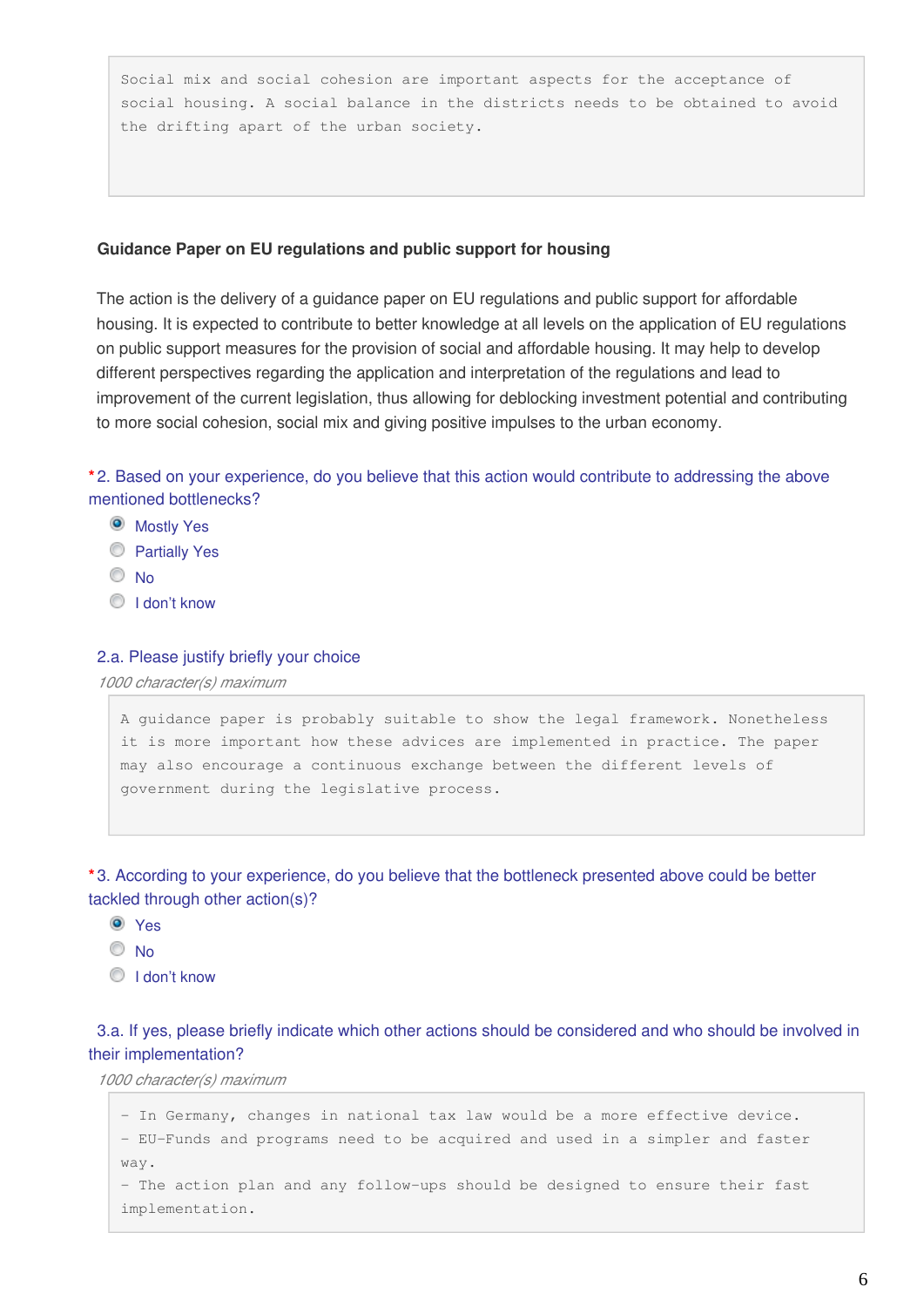**\*** 4. Are you aware of initiatives or documentation developed at EU, national or local level that could be relevant for this action?

Yes

 $\odot$  No

## **[ACTION N° 2 – Capacity building for application of state aid rules in affordable housing sector at](https://ec.europa.eu/futurium/en/housing/background-paper-public-feedback#Action%202)  [a city level](https://ec.europa.eu/futurium/en/housing/background-paper-public-feedback#Action%202)**

#### **Presentation of the theme:**

There is both a need for greater understanding in city authorities on the use of state funding support to improve the quality and affordability of housing for households in sustainable and liveable communities as well as for better recognition of the specific needs of cities to find solutions for their housing situations by EU institutions. This can concern both concrete projects (e.g. new housing, renewal of multi-residential buildings) as well as the general housing provision systems.

#### 1. On a scale from 1 to 5 (with 1 being the weakest and 5 the strongest), to what extent do you find this issue crucial and why?

|                                                  | $\overline{a}$<br>Weakest | $2 -$<br>Weak | 3-<br>Regular | 4-<br>Strong | 5-<br>Strongest | /A |
|--------------------------------------------------|---------------------------|---------------|---------------|--------------|-----------------|----|
| * To what extent you find this issue<br>crucial? | C                         | O             |               | O            |                 |    |

#### 1.a. Please justify briefly your scoring

*1000 character(s) maximum*

```
- In general, better understanding leads to better implementation.
- At local level, competence and knowledge about state aid is often not 
sufficient.
```
#### **Capacity building workshop on application of state aid rules**

The Housing Partnerships will organise a capacity building workshop of up to 60 participants from cities, Member States and relevant EU institutions, provided that funding is made available by the Technical Secretariat. The workshop will take place in 2018 and shall gather both practitioners and legislators. This action will aim to provide more clarity and guidance on the use of state support in the housing sector in general and the multi story apartment buildings in particular. It will help to ensure progress towards the more effective application of EU regulations in the housing sector and develop knowledge on the specific barriers that cities face in the application and interpretation of the state aid rules.

**\*** 2. Based on your experience, do you believe that this action would contribute to addressing the abovementioned bottlenecks?

**O** Mostly Yes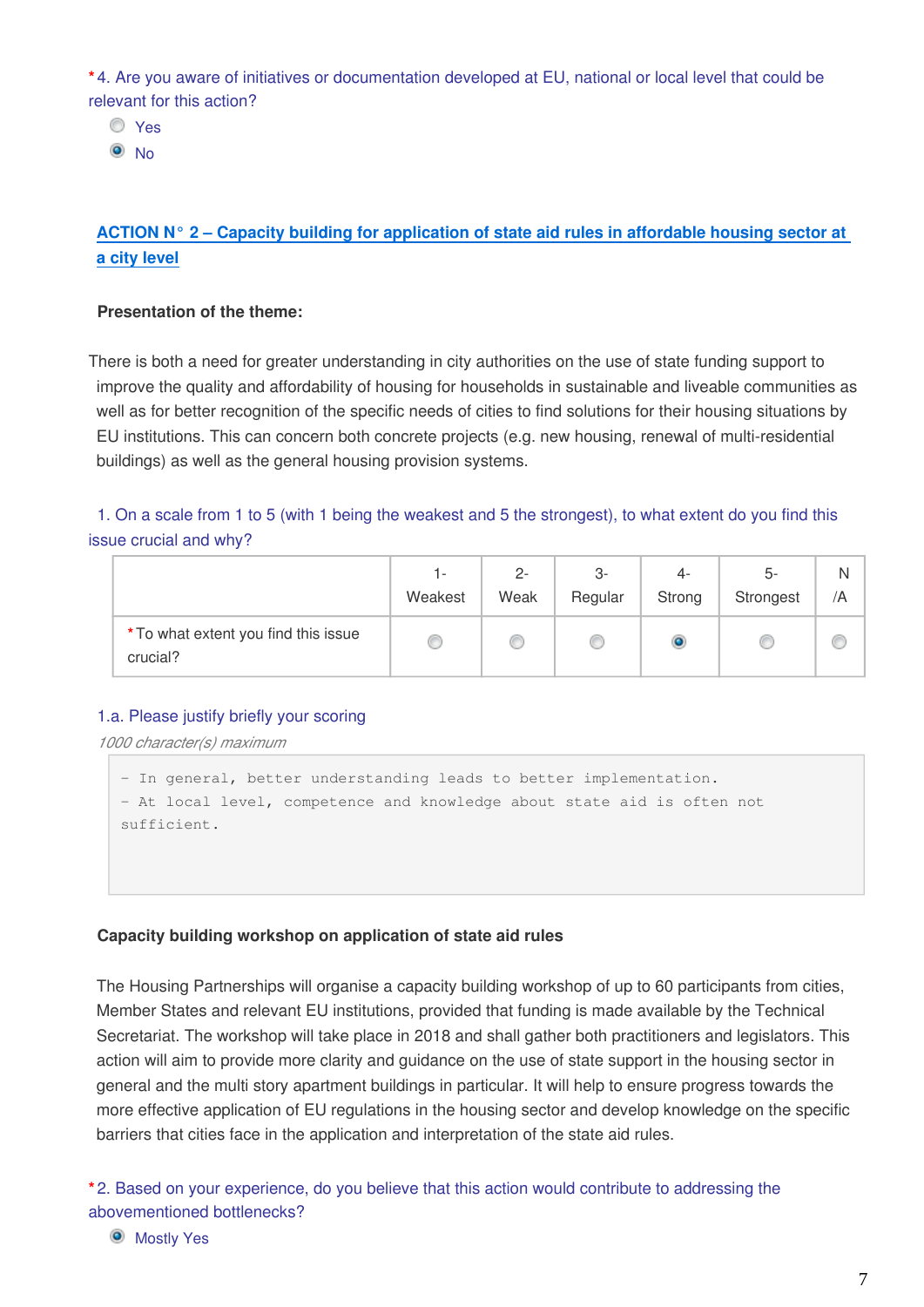**Partially Yes** 

- © No
- I don't know

#### 2.a. Please justify briefly your choice

*1000 character(s) maximum*

```
- Exchange and knowledge about other funding approaches and legal conditions 
will certainly be helpful. 
- One single workshop might not be sufficient to grasp the complexity of the 
topic.
```
**\*** 3. According to your experience, do you believe that the bottleneck presented above could be better tackled through other action(s)?

- Yes
- $\odot$  No
- I don't know

**\*** 4. Are you aware of initiatives or documentation developed at EU, national or local level that could be relevant for this action?

- O Yes
- $\odot$  No

# **[ACTION N° 3 – Revision of the 'Services of General Economic Interest' \(SGEI\) decision with](https://ec.europa.eu/futurium/en/housing/background-paper-public-feedback#Action%203)  [regard to the narrow target group of social housing](https://ec.europa.eu/futurium/en/housing/background-paper-public-feedback#Action%203)**

#### **Presentation of the theme:**

EU competition rules on state aid can be exempted if the performance of certain housing investments satisfy the "Services of General Economic Interest" (SGEI) criteria for exemption. The current definition of social housing as set out in the SGEI Decision (2012) generates legal uncertainty for investors, financiers and city and national authorities. It is questionable from a subsidiarity and proportionality perspective in the context of how Member States and local authorities support the provision of social housing.

1. On a scale from 1 to 5 (with 1 being the weakest and 5 the strongest), to what extent do you find this issue crucial and why?

|                                                  | 1 -<br>Weakest | $2 -$<br>Weak | 3-<br>Regular | 4-<br>Strong | 5-<br>Strongest | /A |
|--------------------------------------------------|----------------|---------------|---------------|--------------|-----------------|----|
| * To what extent you find this issue<br>crucial? | C              | C             |               |              |                 |    |

1.a. Please justify briefly your scoring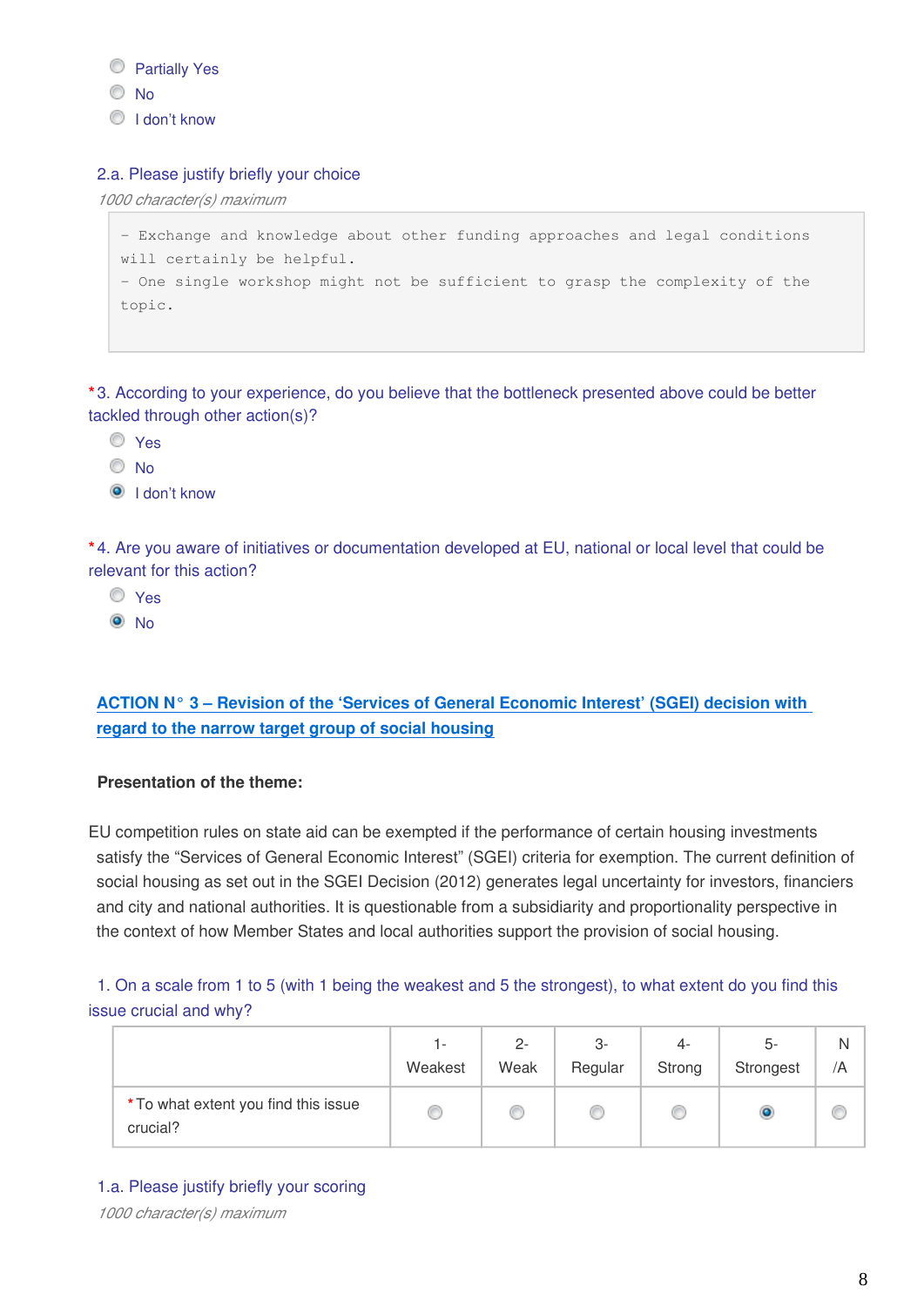- A fundamental simplification of the regulation would help significantly to use housing promotion. - The clarification of the term "disadvantaged citizens or socially less advantaged groups" within the SGEI social housing definition would be appreciated. Nonetheless, the discretion of member states to define common interest and the range of SGEI should not be weakened. - Broader exemptions from EU state aid rules would bring more leeway for national funding and programmes. - The review of SGEI makes sense, but it might lead to high implementation costs in the member states.

#### **SGEI Revision to create more social mix and social cohesion**

The Housing Partnership is of the opinion that in the SGEI context, social housing must allow cities to pursue the aims of social mix and social cohesion and therefore should be accepted under the definition of social housing in the SGEI. The future review of the SGEI 2012 Decision should take this into account and delete the mention of social housing as limited to "disadvantaged citizens or socially less advantaged groups".

**\*** 2. Based on your experience, do you believe that this action would contribute to addressing the abovementioned bottlenecks?

- **Mostly Yes**
- **O** Partially Yes
- $\odot$  No
- <sup>O</sup> I don't know

#### 2.a. Please justify briefly your choice

*1000 character(s) maximum*

Due to rising rental and purchase prices, middle income households need to be included in the funding of social housing.

**\*** 3. According to your experience, do you believe that the bottleneck presented above could be better tackled through other action(s)?

- O Yes
- © No

<sup>O</sup> I don't know

**\*** 4. Are you aware of initiatives or documentation developed at EU, national or local level that could be relevant for this action?

- O Yes
- <sup>O</sup>No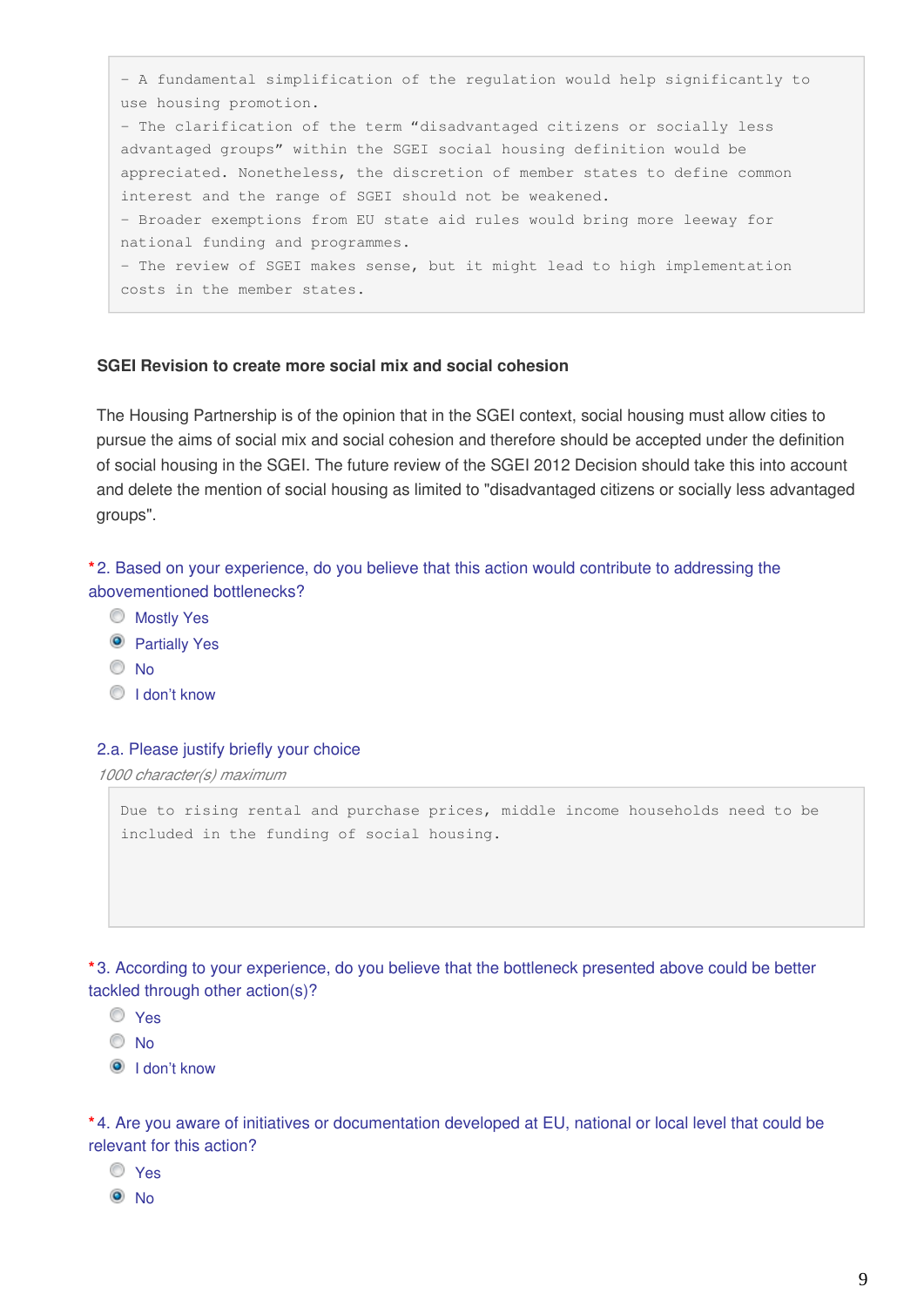#### **General Questions for all 3 actions:**

**\*** 1) Would you like to be kept informed on the developments of these actions related to the regulatory framework of the SGEI decision and on the activities of the Partnership?

- Yes
- No

#### Please indicate your email address:

*1000 character(s) maximum*

```
Lidija.Schwarz-Dalmatin@gemeindetag-bw.de; britta.walther@stadt.nuernberg.de, 
info@ebbk.de, sekretariat@europabuero-bw.de, sekretariat@europabuero-sn.de, rv.
com@muenchen.de; beate.ginzel@leipzig.de
```
**\*** 2) Do you think that other bottlenecks in the context of Better Regulation should be tackled with more urgency than the above mentioned one?

- Yes
- <sup>O</sup>No

# [THEME 2: Better Knowledge](https://ec.europa.eu/futurium/en/housing/background-paper-public-feedback#Better%20Knowledge)

There is an increased need for social and other affordable housing options in Europe, especially in urban areas that are likely to suffer even more from a lack of affordable housing in the future. The level of social and affordable housing across Europe has been in general decline over the last 30 years as the role of the private sector has increased and the global financial crisis has led to a fall in public expenditure linked to housing. Despite affordable housing being a key issue across many of Europe's cities and despite there being a range of good and bad practice linked to tackling this challenge, there is a need to develop better knowledge and 'what works and why' in the provision of affordable housing., also in its governance context.

#### **[ACTION N° 4 – Affordable Housing Good Practice Database](https://ec.europa.eu/futurium/en/housing/background-paper-public-feedback#Action%204)**

#### **Presentation of the theme**

Despite affordable housing being a key issue across many of Europe's cities and despite there being a range of good and bad practice linked to tackling this challenge, there is no definitive and single place that city practitioners and/or housing legislators can go to in order to learn about 'what works and why' around affordable housing. This knowledge gap acts as a bottleneck to investment, with housing practitioners and /or legislators not currently having a single source to access in order to learn and swap ideas on this key urban issue.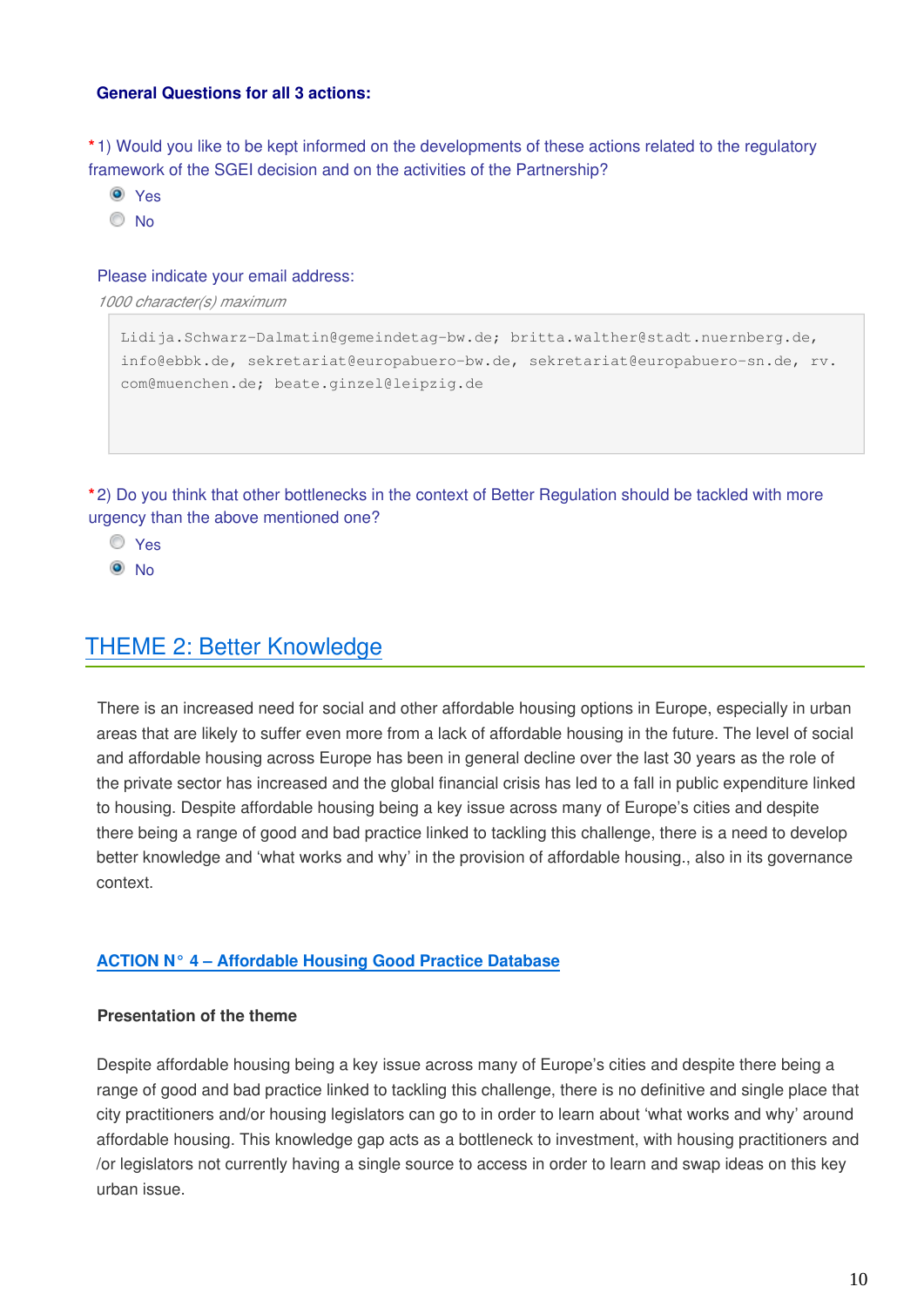1. On a scale from 1 to 5 (with 1 being the weakest and 5 the strongest), to what extent do you find this issue crucial and why?

|                                                  | l –<br>Weakest | $2 -$<br>Weak | 3-<br>Regular | 4-<br>Strong | 5-<br>Strongest | /A |
|--------------------------------------------------|----------------|---------------|---------------|--------------|-----------------|----|
| * To what extent you find this issue<br>crucial? | O              | c             |               |              |                 |    |

#### 1.a. Please justify briefly your scoring

*1000 character(s) maximum*

The pooling of knowledge concerning social housing is generally appreciated, but it is not a priority. Since the conditions in the member states are very different, the result might not be as helpful as desired.

#### **Affordable Housing Good Practice Database**

The action will design and implement an online database that gathers and presents best practices attached to social and affordable housing across Europe with a particular focus on the governance systems. The database will aim to get 30 representative examples from across the EU, covering different housing traditions and along a set of categories. At a time when more investment is needed in the affordable housing sector, the database will provide knowledge at national, regional and city level so that a more definitive understanding on solutions can be developed.

**\*** 2. Based on your experience, do you believe that this action would contribute to addressing the abovementioned bottlenecks?

- **O** Mostly Yes
- **Partially Yes**
- $\odot$  No
- O I don't know

#### 2.a. Please justify briefly your choice

*1000 character(s) maximum*

**\*** 3. According to your experience, do you believe that the bottleneck presented above could be better tackled through other action(s)?

- Yes
- $\odot$  No
- <sup>O</sup> I don't know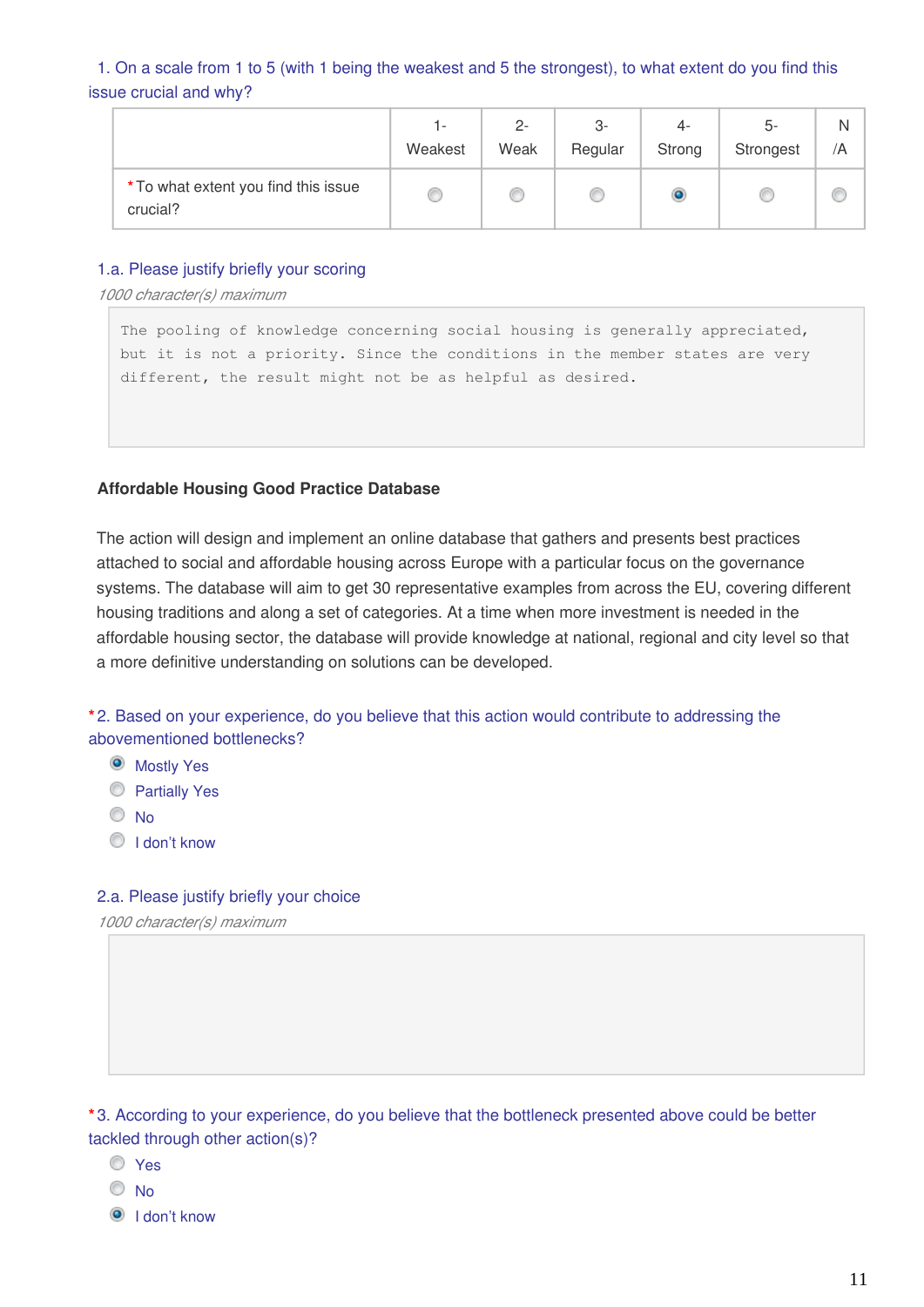4) Currently, the database will cover the following issues. Please specify their importance (with 1 being the less and 5 the most important):

|                                                     | 1 | $\overline{2}$ | 3         | $\overline{4}$ | 5         | N<br>/A |
|-----------------------------------------------------|---|----------------|-----------|----------------|-----------|---------|
| * Integration                                       | ⊙ | ∩              | ⊙         | $\bullet$      | ⊙         | ⋒       |
| * Social Mix                                        | ∩ | ⋒              | ∩         | $\bullet$      | ∩         | ⋒       |
| * Social Housing                                    | ∩ | ⋒              | ⋒         | $\circledcirc$ | ∩         | ∩       |
| * Procurement Policy                                | € | ∩              | $\bullet$ | ∩              | ∩         |         |
| * Ageing                                            | ∩ | ⋒              | ∩         | $\bullet$      | ∩         |         |
| * Energy Efficiency                                 | ∩ | ⋒              | ⋒         | $\bullet$      | ∩         | ⋒       |
| * Use of EU Funding                                 | ∩ | ∩              | ⋒         | $\circledcirc$ | ∩         |         |
| * Financial contribution of national<br>governments | ⋒ | ⋒              | ⋒         | $\bullet$      | ⋒         |         |
| * Empty Homes                                       | ∩ | ∩              | ⊙         | ∩              | $\bullet$ |         |
| *Mobilising Private Stock for Social Purposes       | ∩ | ∩              | ∩         | ∩              | $\bullet$ |         |
| * Other (please specify)                            | ⋒ | ⋒              | ⋒         | ∩              | ∩         | ۵       |

**\*** 5) On the governance context, which normative elements on local/regional/national level would be important in your opinion (Tick if positive)?

- **Encouraging a diversity of affordable housing provision models**
- Enhancing the protection of tenants and home owners from evictions
- **Promotion of tenants** and home owners' participation in the co-creation of their buildings and wider neighbourhood
- Stabilisation and regulation of rents to ensure their sustained affordability while guaranteeing security of tenure
- $\blacksquare$  Involving private investors in affordable housing projects
- $\blacksquare$  Integrated participatory city planning with a focus on social inclusion and social mix
- **Other(s)** (please specify)
- None of above

#### Please specify:

*1000 character(s) maximum*

Rental prices are at a peek, so that even middle class households – especially in agglomerations – have increasing problems, to find affordable housing. This problem needs to be tackled first.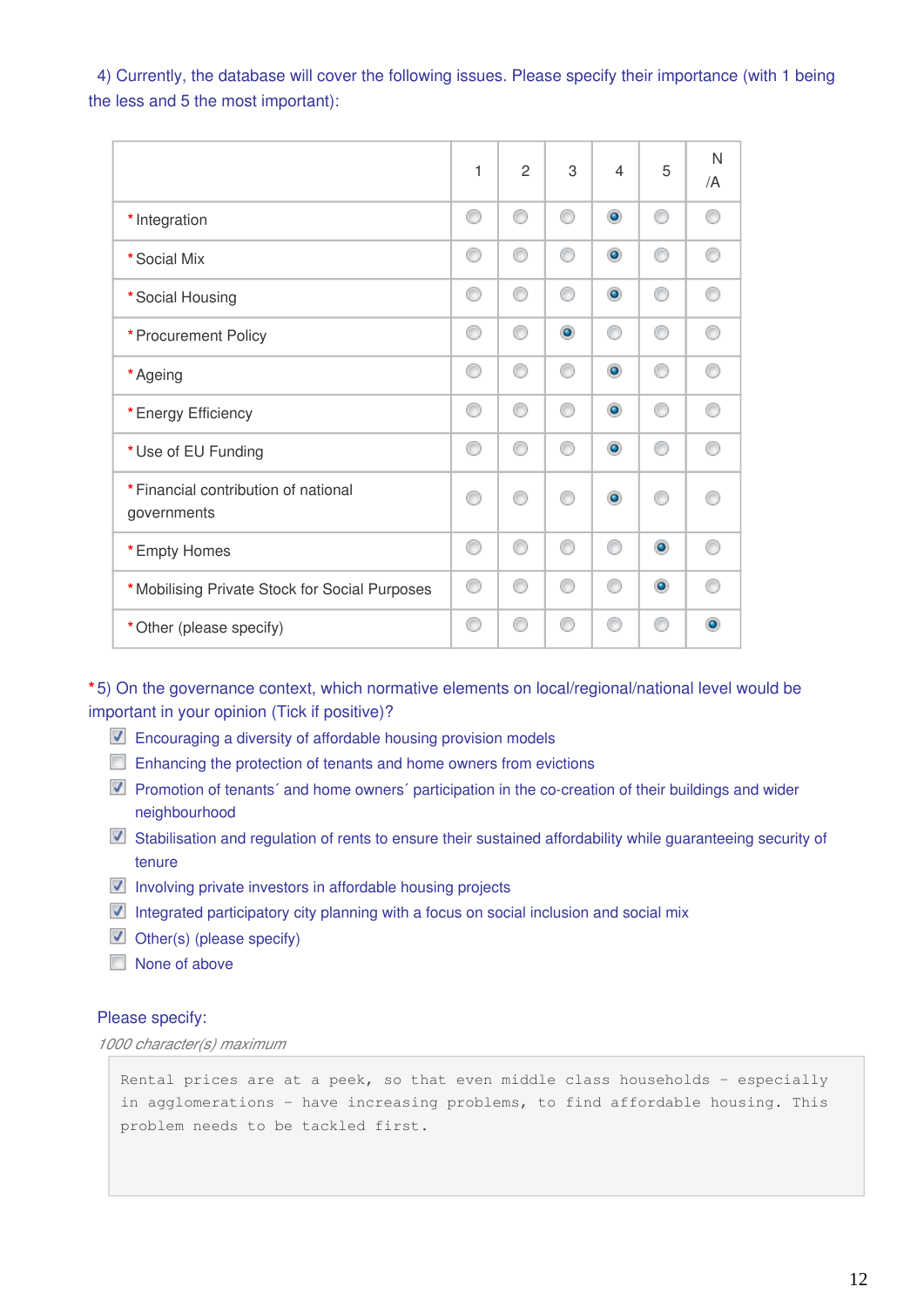**\*** 6. Are you aware of initiatives or documentation developed at EU, national or local level that could be relevant for this action?

O Yes

<sup>O</sup>No

## **[ACTION N° 5 – Provide policy guidance for supply of social and affordable housing in Europe](https://ec.europa.eu/futurium/en/housing/background-paper-public-feedback#Action%205)**

#### **Presentation of the theme**

The knowledge gap on 'what works and why' with respect to affordable housing acts as a bottleneck to innovation, with housing practitioners and legislators not currently having a single source to access information on tools that could include templates, models, datasets and policy documents. As many cities, regions and countries are currently facing challenges regarding the formulation of affordable housing policies, guidance and knowledge exchange is necessary.

1. On a scale from 1 to 5 (with 1 being the weakest and 5 the strongest), to what extent do you find this issue crucial and why?

|                                                  | ı –<br>Weakest | $2 -$<br>Weak | 3-<br>Regular | 4-<br>Strong | 5-<br>Strongest | /A |
|--------------------------------------------------|----------------|---------------|---------------|--------------|-----------------|----|
| * To what extent you find this issue<br>crucial? |                |               |               | O            |                 |    |

#### 1.a. Please justify briefly your scoring

*1000 character(s) maximum*

#### **Housing Policy Toolkit**

The objective is to develop a Housing Policy Toolkit (building on the best practices data base described in the previous action) that provides examples and tools of the ways that social and affordable housing can be provided in Europe's urban areas. The toolkit will not simply give information on good practice on affordable housing but provide tools that could include templates, models, datasets and policy documents that housing practitioners and legislators can actually use in their work and easily interpret into their own setting and context.

**\*** 2. Based on your experience, do you believe that this action would contribute to addressing the abovementioned bottlenecks?

- Mostly Yes
- **O** Partially Yes
- No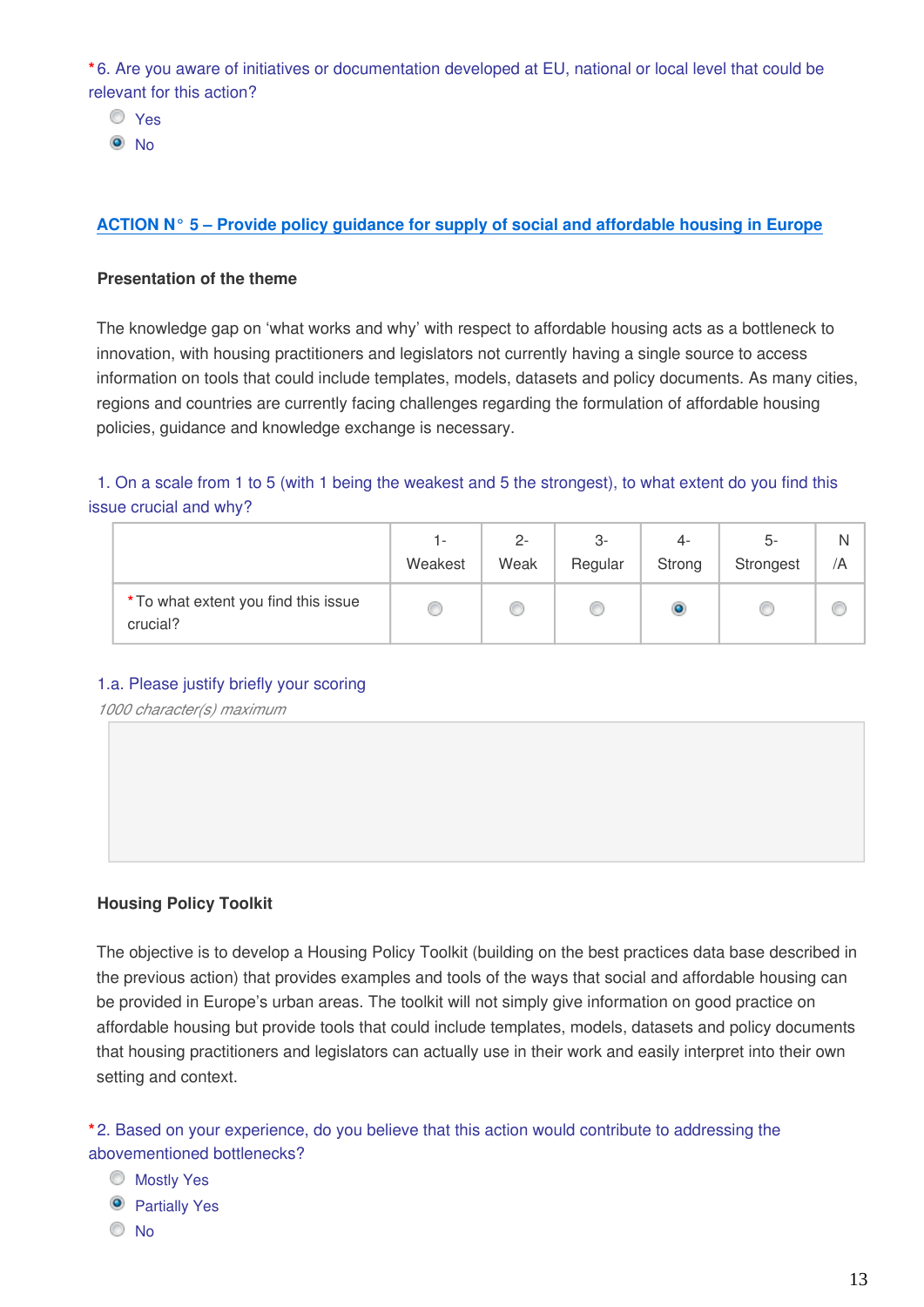#### 2.a. Please justify briefly your choice

*1000 character(s) maximum*

Examples of best practices should not only be presented to experts, but – in the form of an image campaign – also to the public and to investors. The copy and implementation of good examples is largely dependent on the local conditions.

**\*** 3. According to your experience, do you believe that the bottleneck presented above could be better tackled through other action(s)?

- Yes
- O No
- I don't know

4) Currently, the database will cover the following issues. Please specify their importance (with 1 being the less and 5 the most important):

|                                                                 |   | $\overline{2}$ | 3         | $\overline{4}$ | 5         | N<br>/A |
|-----------------------------------------------------------------|---|----------------|-----------|----------------|-----------|---------|
| * Economic effectiveness, responsibility, and<br>sustainability |   |                |           | $\bullet$      |           |         |
| * Local social sustainability                                   | ⊙ |                | ∩         | $\bullet$      | ⋒         |         |
| * Environmental sustainability                                  | € |                | $\bullet$ |                |           |         |
| * Cultural adequacy                                             | ⋒ |                | ۵         |                |           |         |
| * Good governance and fair relations with stakeholders          | ⊙ |                | ⋒         | $\bullet$      | ⋒         |         |
| * Responsible human resources management                        | ⊙ |                | ۰         |                | ⋒         |         |
| * Housing affordability                                         | ⋒ | C              | ⋒         |                | $\bullet$ |         |
| * Other (please specify):                                       | € |                |           |                |           |         |

**\*** 5) Would linking the guidance categories to funding from EU institutions be an interesting option to explore further in your opinion?

Yes

 $\odot$  No

<sup>O</sup> I don't know

**\*** 6. Are you aware of initiatives or documentation developed at EU, national or local level that could be relevant for this action?

- Yes
- $\odot$  No